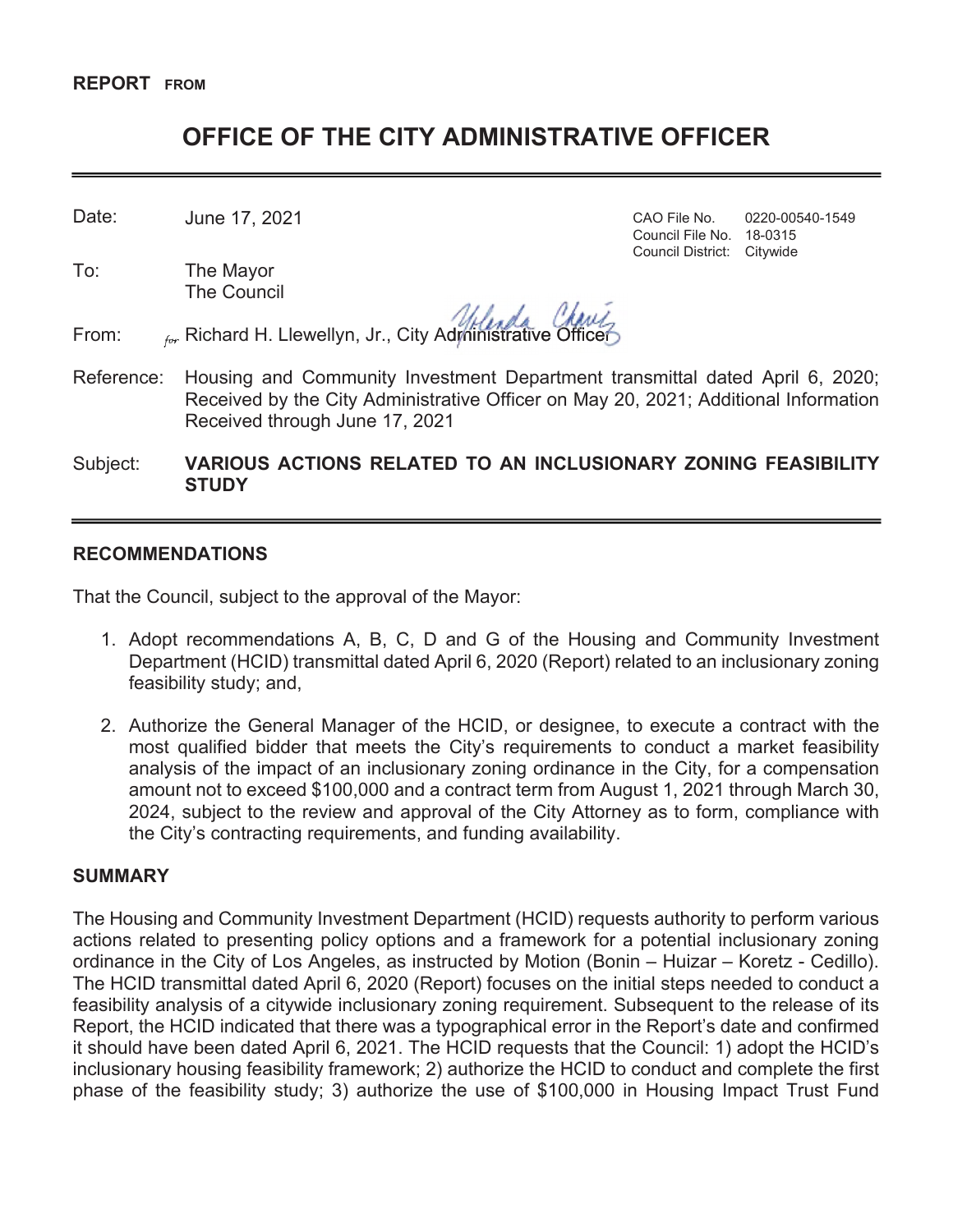monies to implement the feasibility study; 4) authorize the HCID, in consultation with the Department of City Planning (DCP), to issue a Request for Bids (RFB) utilizing the Office of the City Administrative Officer's pre-qualified list of Real Estate and Economic Development Consultants to select a consultant to complete market feasibility analysis of a citywide inclusionary housing zoning requirement; 5) authorize the HCID to execute a contract with the most qualified bidder selected from the RFB process; 6) authorize the Controller to appropriate funds within the Housing Impact Trust Fund to fund the inclusionary zoning study; and, 7) direct the HCID, in coordination with the DCP and the Office of the City Attorney, to report back on the contractor recommendation and the findings of the feasibility analysis, including a proposed citywide inclusionary ordinance.

This Office does not recommend approving the recommendation related to the Housing Impact Trust Fund appropriation for the inclusionary zoning study since an identical appropriation request was included in the Affordable Housing Linkage Fee Oversight Committee report approved by the Housing Committee at its June 9, 2021 and now pending the Mayor and Council's approval (C.F. 17-0274). This Office also revised the HCID's request related to the authority to contract with the most qualified bidder to ensure the contract is subject to the review and approval of the City Attorney as to form, compliance with the City's contracting requirements, and funding availability. This Office concurs with the Department's recommendations, as amended.

In 2017, the state legislature passed Assembly Bill 1505 (AB 1505), which authorizes counties or cities to adopt ordinances to regulate zoning within its jurisdiction and to require, as a condition of development of residential rental units, affordability restrictions for a certain percentage of the development's units. AB 1505 also requires that jurisdictions conduct a feasibility analysis prior to adopting any inclusionary ordinance that requires 15 percent or more of units to be affordable to households at or below 80 percent of area median income. Pursuant to AB 1505, the HCID proposes to complete a feasibility study to analyze different options for an inclusionary zoning ordinance in the City that would not impede housing development. The HCID recommends that the study incorporate the following framework: 1) evaluating the optimal ratio of affordable to market rate units that ensure the most opportunities for residents in need of assistance without suppressing overall housing production; 2) exploring the feasibility of requiring a set mix of different affordability levels; 3) evaluating an onsite inclusionary requirement of at least 20 percent of units for lowincome households; 4) analyzing a citywide inclusionary requirement that is sensitive to different market areas within the City; 5) analyzing how new affordability requirements may impact existing affordable housing incentives and requirements; 6) exploring the feasibility of onsite affordable housing requirements by project size; 7) establishing standards for homeownership and rental housing developments; and, 8) requiring that affordable housing produced through an inclusionary housing ordinance must, at the minimum, require a 55-year covenant. Additional information regarding inclusionary zoning and the HCID's proposed framework can found in the HCID's Report.

The HCID proposes a two-phased approach for completing the inclusionary zoning feasibility study. The HCID estimates that the cost of implementing both phases will total up to \$400,000, but is only requesting \$100,000 at this time to initiate phase one. In the first phase, the consultant selected from the RFB process will conduct a study of the existing market conditions in various parts of the City. The consultant will assess existing affordable housing incentive programs and/or any other